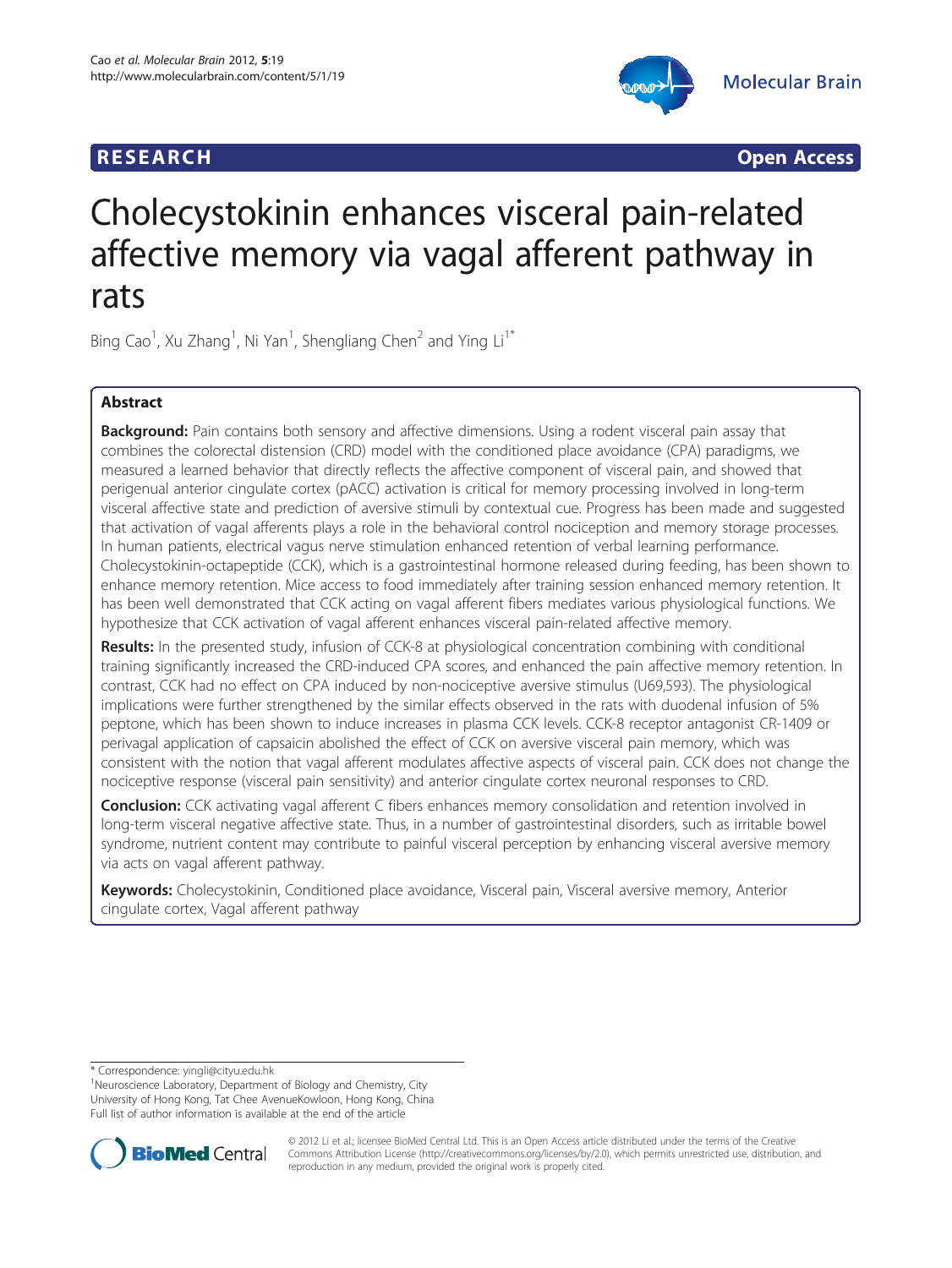#### Background

The conceptualization of pain in humans recognizes several interrelated components. The components involves the encoding and perception of stimulus parameters (e.g., stimulus localization, intensity, and quality), and the component involves the encoding of the affective salience or unpleasantness of the noxious stimulus [\[1](#page-10-0)]. Teasing apart the mechanisms that control the neural pathways mediating pain affect and sensation in nociceptive behavioral response is a challenge. Our series of publications have demonstrated that perigenual ACC (pACC) plays a critical role in the modulation of sensory aspect of visceral pain in viscerally hypersensitive rats [[2-4](#page-10-0)]. The ACC has been proposed to process information relating to pain- unpleasantness, and contribute to the avoidance learning that sometimes follows as a secondary reaction to pain [[5\]](#page-10-0). One of the first studies using a rodent visceral pain assay that combines the colorectal distension (CRD)-induced visceromotor response (VMR) with the conditioned place avoidance (CPA), we measured a learned behavior that directly reflects the affective component of visceral pain [\[6](#page-10-0)]. When CRD was paired with a distinct environment context, the rats spent significantly less time in this compartment on the post-conditioning test days as compared with the preconditioning day. Effects were lasted for several days. Lesions of pACC or administration of glutamate receptors antagonists abolished CRD-induced CPA; these data indicated that pACC activation is critical for the memory processing involved in long-term negative affective state and prediction of aversive stimuli by contextual cue [[6\]](#page-10-0).

Physiological and psychological events can either strengthen or weaken the formation of memories. Progress has been made and suggested that activation of vagal afferents plays a role in the behavioral control of nociception [[7\]](#page-10-0) and memory storage processes [\[8,9](#page-10-0)]. Clark et al [[8\]](#page-10-0) have shown that electrical vagus nerve stimulation (VNS) given immediately after training enhanced retention performance on an inhibitory-avoidance task in rats. In human patients VNS at an intensity similar to that effect in rodent enhanced retention of verbal learning (word recognition) performance [\[10](#page-10-0)]. Subdiaphragmic vagotomy attenuates the memory modulation produced by post-training systemic injections of various substances [[11\]](#page-10-0), including 4-OH amphetamine, leu-enkephalin [[12\]](#page-10-0), and substance P [\[13](#page-10-0)]. Cholecystokinin (CCK) is a gastrointestinal hormone released during feeding [[14-16](#page-10-0)]. Electrophysiological and functional studies have demonstrated that CCK receptors in the vagal afferent fibers mediate various physiological functions [\[17](#page-10-0)-[20\]](#page-10-0). Based on findings in rats and human, we hypothesize that CCK activation of vagal afferent facilitates the visceral pain memory consolidation involved in long-term negative affective state.

The current study used colorectal distension (CRD) induced visceral pain with the conditioned place avoidance (CPA). We examined the learned behavior and aversive memory in conscious rats. In combination with CRD-CPA with administration of CCK this approach enables one to determine whether CCK modulates "aversiveness memory" of visceral pain. One question addressed in the current study concerns whether CCK-induced enhancement of affective component of pain memory is specifically with aversiveness of visceral nociceptor-activating stimuli, or is associated with aversive stimuli in general. We examined the effects of CCK on CPA induced by an aversive, but non-nociceptive-activating stimulus κ-opioid receptor agonist U69,593 [\[21](#page-10-0)]. To identify the role of vagal afferent C-fibers in the mediation of CCK's action perivagal capsaicin studies were performed. To determine if endogenously released CCK also acts on capsaicin-sensitive vagal afferent to enhance pain memory, we showed that the similar effects were observed following intra-duodenal perfusion of peptone, which has been shown to postprandial release endogenous CCK [\[16,22](#page-10-0)]. The nociceptive response (visceromotor response [VMR]) to CRD was recorded to clarify that administration of CCK does not alter the visceral pain sensitivity. Our recent studies showed that ACC activation was critical for the memory processing involved in visceral long-term negative affective state [[6](#page-10-0)], however, electrophysiological recording of pACC neurons showed that administration of CCK did not change the ACC responses to CRD.

#### Results

# Effects of CCK-8 on colorectal distention induced conditioned place avoidance (CRD-CPA)

Pain contains both sensory and affective dimensions. Except for human experiments where self report is possible, teasing apart the mechanisms that control the neural pathways mediating pain affect and sensation in an overall animal nociceptive behavioral response is a challenge. We measured a learned behavior that directly reflects the affective component of visceral pain (CRD-induced CPA) [[6\]](#page-10-0). We hypothesize that CCK activation of vagal afferent enhances visceral pain-related affective memory.

In all groups of rats, no initial preference for any of the 3 compartments in the place conditioning apparatus was detected on the pre-conditioning test day. When CRD (40 mm Hg) was paired with a particular compartment in the place-conditioning apparatus all rats spent significantly less time in this compartment on the post-conditioning test days compared with the pre-conditioning test day. In control rats (with saline infusion), significant effects on the magnitudes of CPA scores (pre-conditioning minus postconditioning) were lasted for 3 days. However, the rats with intravenous infusion of CCK-8 (40 pmol/kg/h for 15 min) immediately following CRD-conditioning training displayed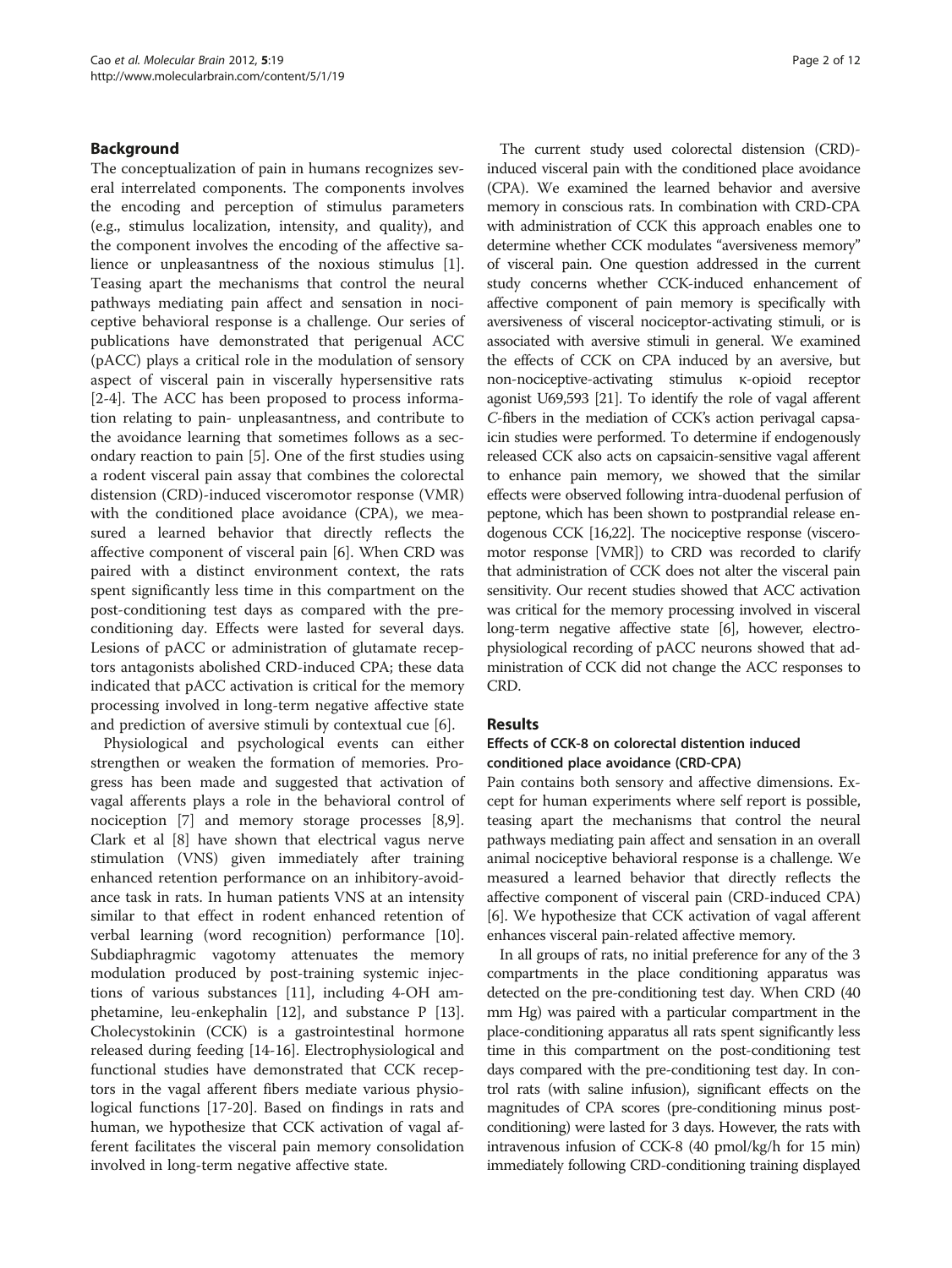<span id="page-2-0"></span>

significant higher magnitudes of CPA scores. The significant effects lasted for 5 days compared to 3 days in the control rats. The scores of rats in these studies are shown in Figure 1A. ( $F_{time (3,36)} = 63.09$ ,  $F_{treatment (2,36)} = 13.45$ ; n=5 for each group, Figure 1A). These observations suggest that post-training administration of CCK enhances the aversive emotional responses of visceral pain, and further prolongs the visceral pain memory. Administration of CCK-A receptor antagonist CR-1409 (10 mg/kg iv) abolished the effects of CCK on pain memory. The magnitudes of CPA scores were reduced (Figure 1A).

To identify the sites of action of CCK to enhance visceral pain memory we performed perivagal capsaicin study, which abolished vagal nerve C fibers [[17,20,23,24](#page-10-0)]. Perivagal capsaicin treatment had no effect on the magnitudes of CPA scores in the control rats. In contrast, perivagal application of capsaicin eliminated the effects of CCK on facilitating CRD-induced aversive aspect of visceral pain memory (Figure 1B) suggesting CCK acts on vagal capsaicin-sensitive C-fibers to enhance visceral aversive pain memory.

# Effects of peptone perfusion on visceral pain-induced conditioned place avoidance (CPA)

Although exogenously infused CCK facilitates CRD-induced aversive aspect of visceral pain memory, the physiological implication of postprandial released CCK is unclear. Previously, we have shown that intraduodenal perfusion of 5% peptone increased plasma CCK levels by stimulating CCKreleasing peptide (CCK-RP) secretion [\[16\]](#page-10-0). Here, we reported that intra-duodenal infusion of 5% peptone (3ml for 15 min) after CRD training increased the magnitudes of CPA scores (Figure 2). The significant effect maintained for 5 days ( $F_{Time (3, 48)} = 165.38$ ,  $F_{Treatment (3, 48)} = 9.29$ ; n=5 for

each group). Administration of CCK-A receptor antagonist CR-1409 (10 mg/kg i.v.) abolished the effects of intra-duodenal perfusion of peptone. The CR-1409 treated rats displayed significantly lower magnitudes of CPA scores (Figure 2). Further, perivagal capsaicin pretreatment eliminated the effects of peptone on the increases of the CPA scores induced by visceral pain simulation (Figure 2). These

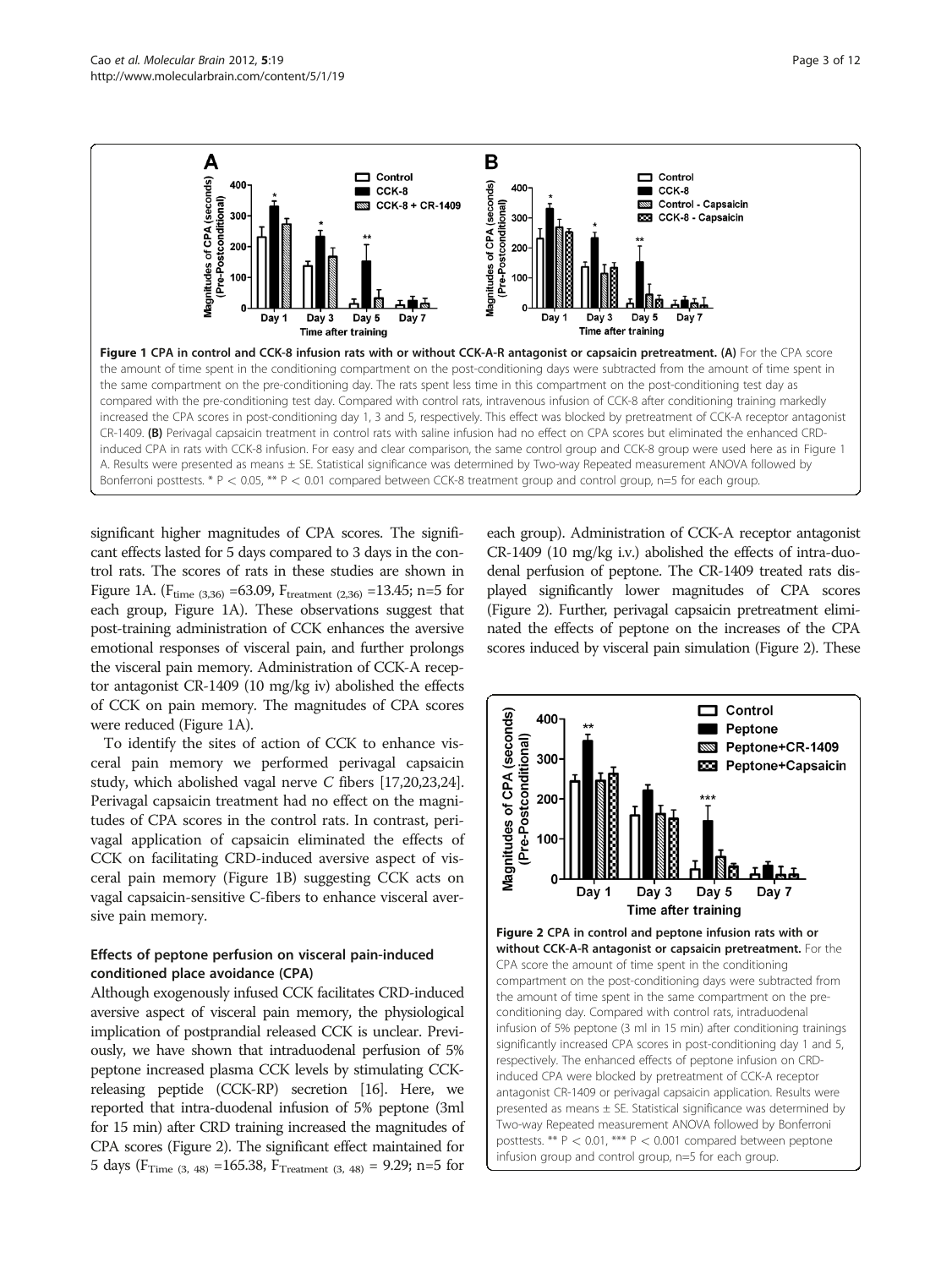observations indicate that intra-luminal peptone release CCK, which acts on capsaicin-sensitive vagal afferent fibers to enhance visceral pain affection and prolong the aversive pain memory.

#### Effects of CCK-8 on U69,593-induced CPA

To clarify whether the effects of CCK-8 on enhancing pain memory are specifically associated with the aversiveness of visceral nociceptor-activating stimuli or with aversive stimuli in general, we examined the effects of CCK on CPA induced by an aversive, but non-nociceptive-activating stimulus.

Mu-opioid receptor agonists function as rewarding stimuli, whereas agonists at kappa-opioid receptors induce aversive states. These motivational effects have been attributed to interactions of exogenous opioids with endogenous reward pathways in the brain. The kappa-opioid receptor agonist U69,593, which is known to be aversive [[21\]](#page-10-0) when injected systemically, was administrated (s.c.) and paired with a distinct compartment in the apparatus. The conditioning procedure was similar to that used in the CRD-induced CPA. The scores of rats in these studies are shown in Figure 3. Unlike the CRD-induced CPA (Figure [1A\)](#page-2-0), post training CCK-8 administration did not change the systemic U69,593 induced CPA responses profiles (Figure 3). Therefore, post training CCK-8 administration did not have a general enhancement on learning in the place-conditioning paradigm, but it markedly increases the magnitudes of aversiveness of visceral pain, and prolongs the visceral pain memory.



# CCK-8 and peptone administration did not affect visceromotor responses (VMR) to distension

To clarify if post-training administration of CCK-8 or peptone increase the sensory aspect of visceral pain (pain sensitivity), which results in facilitation of affective aspect of pain memory, we tested the CRD-induced visceromotor response after CCK-8 or peptone administration. The VMR induced by CRD is a brain stem-mediated reflex contraction of the abdominal musculature.

In response to stimuli that cause pain, all animals show musculoskeletal and autonomic responses, the so-called pseudoaffective reflex responses [[25](#page-10-0)]. The results are shown in the Figure 4. Compared to the control group administration of CCK-8 or intra-duodenal perfusion of peptone had no effects on VMR to colorectal distension. These observations indicated that the roles of CCK to

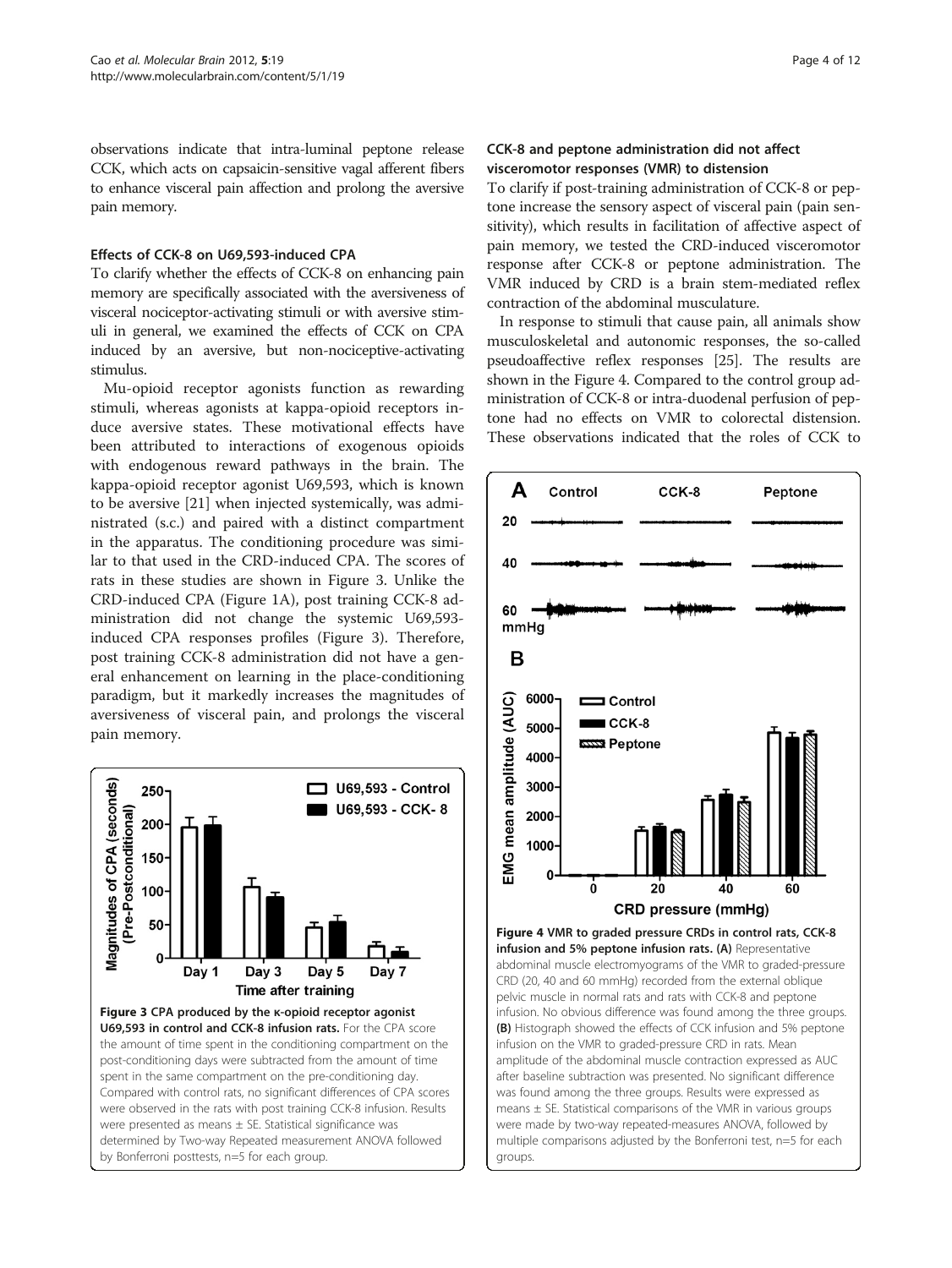<span id="page-4-0"></span>enhance visceral pain memory were not mediated by altering the behavioral visceral pain responses (pain intensity) in the rats under physiological condition.

#### ACC neuronal responses to colorectal distension (CRD)

Our series of published observations characterized neural electrophysiological activity of ACC during processing of visceral nociceptive stimulation [\[3,4,26](#page-10-0)]. It has been well documented that the ACC is involved in pain processing and encoding of negative affects in humans, which results in pain-related unpleasantness. Recently, performing CRD-induced CPA studies we demonstrated that perigenual ACC activation is critical for the memory processing involved in long-term visceral negative affective state [\[6](#page-10-0)]. In this study to examine whether CCK alters the ACC neuronal responses induced by visceral nociceptive stimulation, which in turn to enhance aversive pain memory, we performed electrophysiological recording of ACC neurons in response to CRD in the vehicle infusion and in combined with CCK-8 infusion.

#### Control

Total of 25 rats were examined for their response to CRD (50 mmHg) with intravenous (i.v,) saline infusion. One neuron per rat was labeled with neurobiotin. Neurobiotin labeling failed in 4 of 25 rats. Of these 4 rats, the juxtacellular configurations were lost during the injection in three rats, and histological studies revealed an absence of stained cells in 1 rat, presumably because neurobiotin was deposited extracellularly. These rats were excluded from further study. Histological localization of the CRD-responsive neurons showed that the recording electrodes were successfully placed in the ACC of 21 rats. All of the recordings had uniform spike amplitude and could be minimized and separated from the recordings of the neighboring neurons. From these 21 rats seventy four neurons were recorded. ACC spontaneous activity was monitored for 2 min to confirm the stability of basal firing frequency. Basal ACC neuronal firing rate was assessed over 30s to quantify the resting discharge. Among the 74 neurons, 50 showed no response to CRD (67.5%), and were referred to as CRD-nonresponsive; twenty one of 74 neurons (28%) exhibited an excitatory response characterized by increased spike firings from baseline  $0.862 \pm 0.036$  to  $1.680 \pm 0.041$  and thus were referred to as CRD excited neurons. Histological localization of the CRD-excited neurons showed that they were located in the cingulate cortex area 1 (Cg1) and the prelimbic (PrL) cortex. Three of 74 neurons were inhibited by 50 mmHg CRD (CRD-inhibited neurons). These CRDinhibited neurons were not tested further. Consistent with our previous observation [\[26](#page-10-0)], in the current study, the CRD-excitatory neurons responding to 50 mmHg CRD were tested twice and the results showed that the responses were consistent and repeatable (Figure 5A).



ACC neuronal responses to CRD in rats with CCK-8 infusion A total of 28 rats with CCK-8 infusion were studied for the spontaneous firing and the response to 50 mmHg CRD in ACC. On completion of the experiment, during the injection of neurobiotin, the juxtacellular configurations were lost in three rats. Histology studies revealed an absence of stained cells in one rat. The data from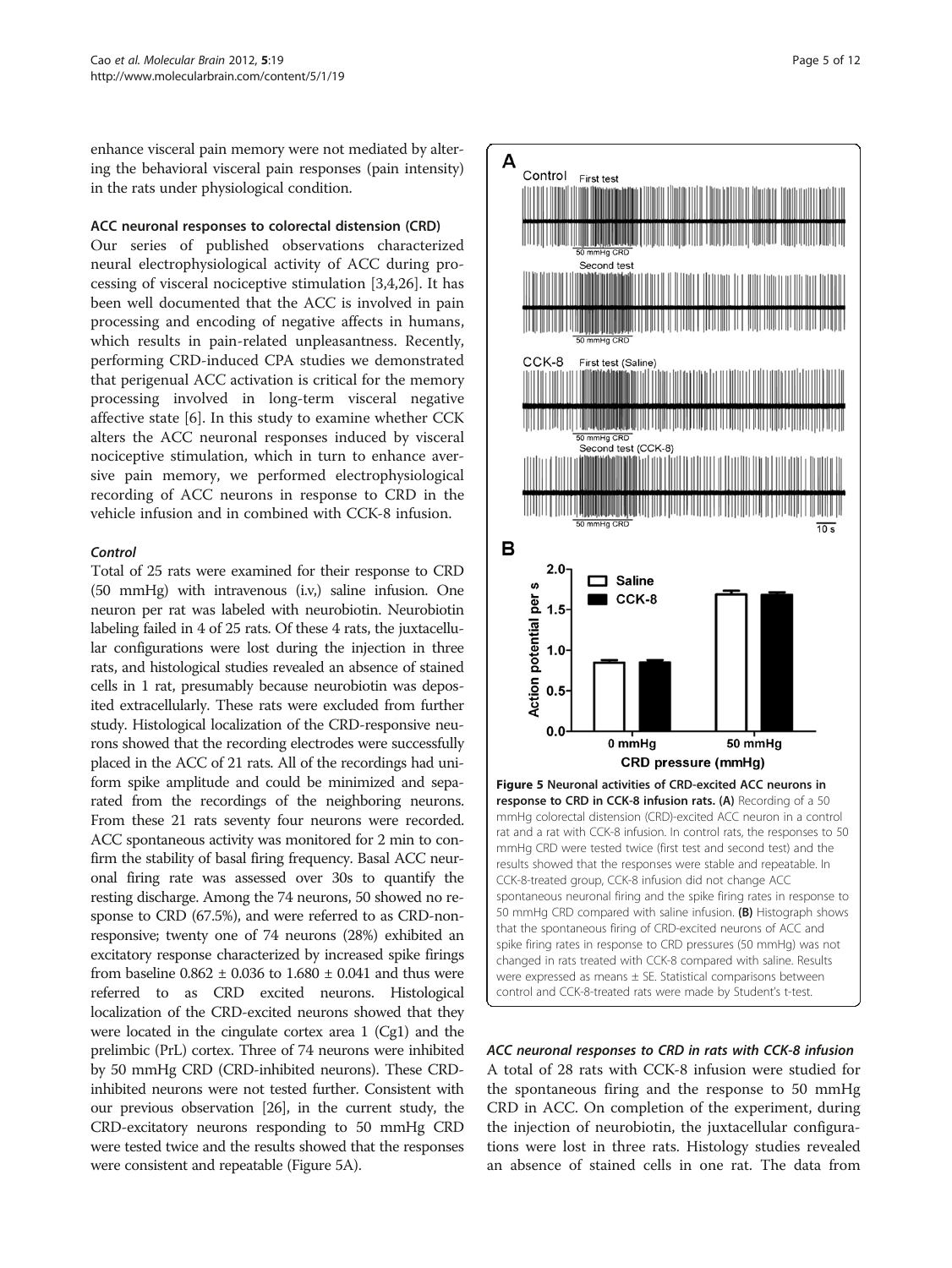these animals were not presented. Recording electrodes were successfully placed in the ACC of 24 rats in the cingulate cortex area 1 (Cg1) and the prelimbic cortex (Figure 6A). From these 24 rats, forty three neurons were identified. Three types of neurons were classified according to their CRD response: 19 of 43 (44%) were CRD-non-responsive and 24 of 43 (56%) were activated by CRD. Six of 24 neurons were inhibited by 50 mmHg CRD (CRD-inhibited neurons). These CRD-inhibited neurons were not tested further. Of the 24 CRD-activated neurons, 18 of 24 neurons were 50 mmHg CRD-excited neurons. The ACC spontaneous neuronal firing and spike firings in response to 50 mmHg CRD with saline infusion were  $0.847 \pm 0.034$  and  $1.690 \pm 0.045$  spikes/ s, respectively. When simultaneously infused with CCK-8, the average spontaneous activity recorded in

the CRD-excitatory neurons was 0.840± 0.03 spikes/s. The ACC spike firings in response to 50 mmHg CRD increased to  $1.662 \pm 0.045$  spikes/s. Original action potential recordings are presented in Figure [5A](#page-4-0). Mean neuronal firing frequencies are shown in Figure [5B](#page-4-0). These results suggest that compared with saline infusion CCK had no effects on ACC neuronal spontaneous activity, and did not alter the neuronal firings in response to colorectal distension. Therefore, it appears unlikely that the enhancement of pain memory by CCK infused following conditional training is mediated by modulating ACC neurons activations.

#### **Discussion**

Pain contains both sensory and affective dimensions. Studies of the perception of unpleasantness are only

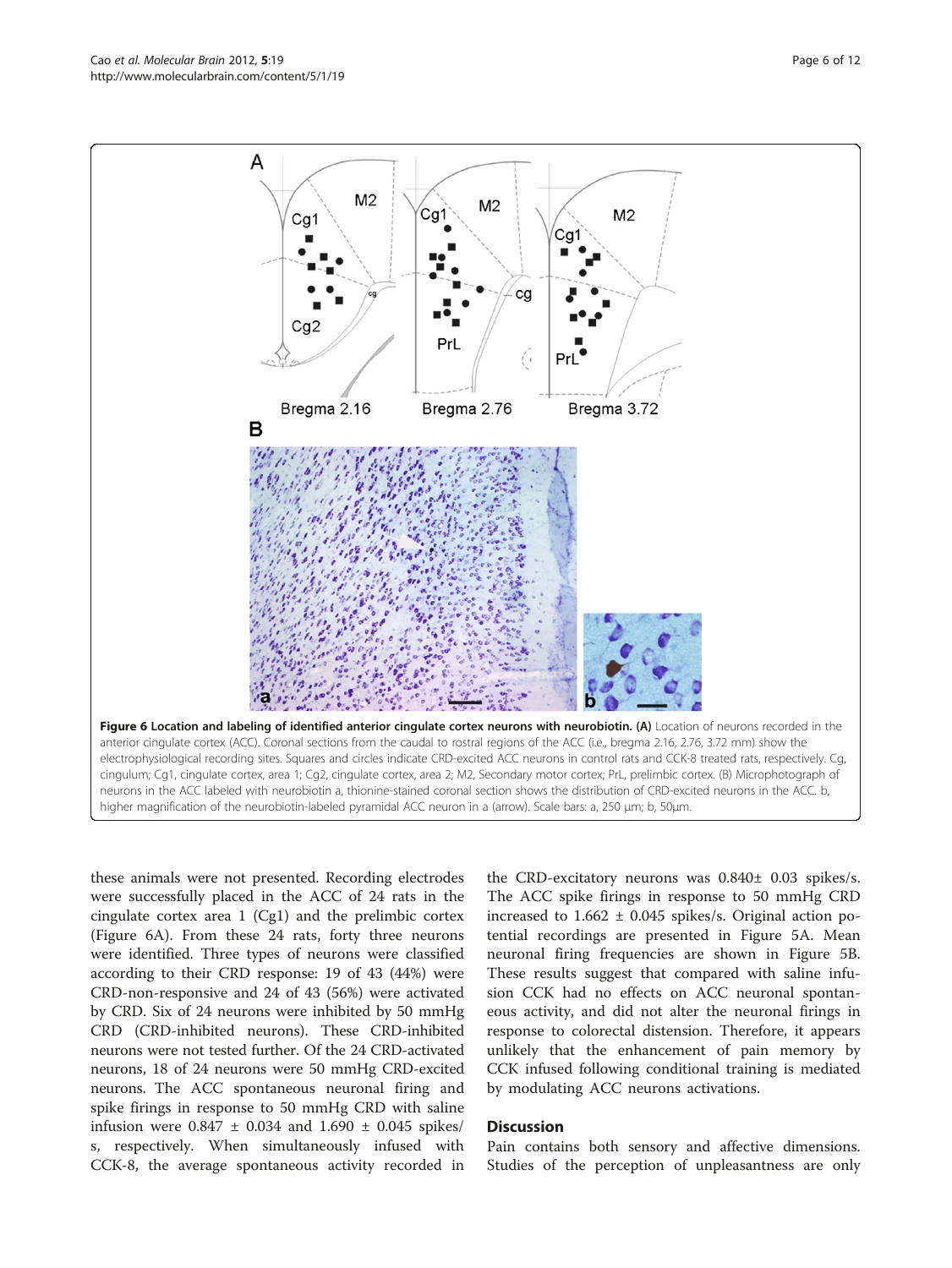amenable to human experiments where self-report is possible, whereas the neural substrates of learning and motivated behavior are more easily studied in animals. Recently, we used behavioral paradigms visceromotor responses (VMR) evoked by colorectal distention (CRD) to assess visceral pain in the conscious rat [[2](#page-10-0),[3\]](#page-10-0). Using such tasks and models, we have shown that CRD induced conditioned place avoidance (CPA) when paired with a distinct environment context [\[6\]](#page-10-0). In conditioned avoidance procedures, animal avoids stimuli based on the formation of a negative association between the given stimuli and the environment. This tendency for animal to avoid environmental cues that have been deemed aversive is believed to be affective important [\[27](#page-10-0)].

Current study used three days conditioning protocol; we were able to show that a negative affective state was maintained for 3 days following acute visceral pain insult in the absence of further conditioning. These results are consistent with the notion that acute pain insult leads to the persistence of negative affective state. It is particularly interesting in light of clinical data, which indicates how the emotional or motivational effects of visceral pain may live much longer than the pain itself [\[28\]](#page-10-0).

Physiological and psychological events can either strengthen or weaken the formation of memories. In the animal and human, available evidences indicated that vagal nerve stimulation enhanced memory and attention [[8,10,29\]](#page-10-0). Several studies have shown that subdiaphragmic vagotomy attenuates the memory modulation produced by post-training systemic injections of various substances, including 4-OH amphetamine, Leu-enkephalin [[12](#page-10-0)], and substance P [\[13](#page-10-0)]. These findings suggest that peripherally acting substances may modulate memory storage processes via the activation of peripheral receptors that send neural messages to the brain via the vagus nerve.

An elegant study have demonstrated that when mice were fed immediately after aversive T-maze training, they remembered that task better than when access to food was delayed and intraperitoneally administration of CCK-8 enhanced memory retention in the mice after aversive training [[19](#page-10-0)]. Similarly, when humans are fed immediately after learning, they have better recall of a complex task 48 hours later. Children who have a 63% increase in the amount eaten at breakfast have enhanced short-term memory [[30\]](#page-11-0). Cholecystokinin-octapeptide (CCK-8), is a gastrointestinal hormone released during feeding [\[16,22\]](#page-10-0). Electrophysiological studies in rats have provided evidence that CCK stimulates vagal afferent [[18,23](#page-10-0)] to induce satiety [[31](#page-11-0)] and decrease gastric emptying [[17](#page-10-0)].

The formation of memories was strengthened by physiological and psychological events. Some of these events may occur immediately before or during the

perception of a stimulus, enabling an organism to learn about it more efficiently [\[32](#page-11-0)]. In contrast, arousal may also occur shortly following a learning experience, that is, during memory consolidation [\[33](#page-11-0)]. The current study demonstrated that intravenous infusion of CCK at physiological doses [[20](#page-10-0)] immediately following a visceral aversive learning experience (colorectal distension), improved conditional place avoidance performance in rats suggesting that activations of CCK during the memory consolidation period were capable to enhance memory storage, rather than the acquisition, of the information. The increases in CPA scores maintained for 5 days compared with 3 days in the rats subjected to sham treatment. The higher CPA scores throughout the post-conditioning days suggests the higher degree of aversiveness, which may mimic the serious negative affective state in human and decrease pain tolerance.

The vagus nerve, like all cranial nerves, contains three types of fibers (A–C), distinguished by their physical and electrical conductance properties. We have demonstrated previously, that subdiaphragmatic electric vagal stimulation reduced pain [[7](#page-10-0)], this effect only occurred through stimulation of Aδ-fibers and was absent when C-fibers were stimulated. Capsaicin is a specific activator of the transient receptor potential vanilloid type 1 (TRPV1) channel, a polymodal nociceptive transducer expressed predominantly in non-myelinated sensory afferents. Perivagal application of capsaicin has been shown to inhibit axonal transport of peptides including substance P and somatostatin [[24,](#page-10-0)[34\]](#page-11-0). Our published data have demonstrated that CCK-8 at physiological levels stimulated vagal afferent neurons, which in turn stimulated pancreatic secretion via a vago-vagal reflex [[20,](#page-10-0)[35\]](#page-11-0). Perivagal capsaicin treatment abolished CCK-8 stimulated vagal afferent neuronal responses and pancreatic secretion [[20,23,24](#page-10-0)[,35](#page-11-0)]. This treatment also suppressed the vagal neuronal responses induced by secretin and 5-HT [\[18](#page-10-0)[,36](#page-11-0)]. To verify that perivagal application of capsaicin was effective in ablating capsaicinsensitive vagal afferent fibers, using retrograde tracing, we showed that perivagal capsaicin treatment prevented uptake of True blue in the nodose ganglia [\[24](#page-10-0)]. In the current study perivagal application of capsaicin abolished the effects of CCK and peptone on the enhancement of affective pain memory retention suggesting CCK acts on capsaicin-sensitive vagal afferent C-fibers to enhance pain memory.

In current study, we addressed a question concerning whether CCK modulate CRD-CPA by altering the visceral pain sensation. Behavioral visceral pain responses were examined. We showed that the rats subjected to immediately post-conditioning CCK infusion or sham treatment exhibited pressure-dependent increases in the CRDinduced VMR. These responses were not significantly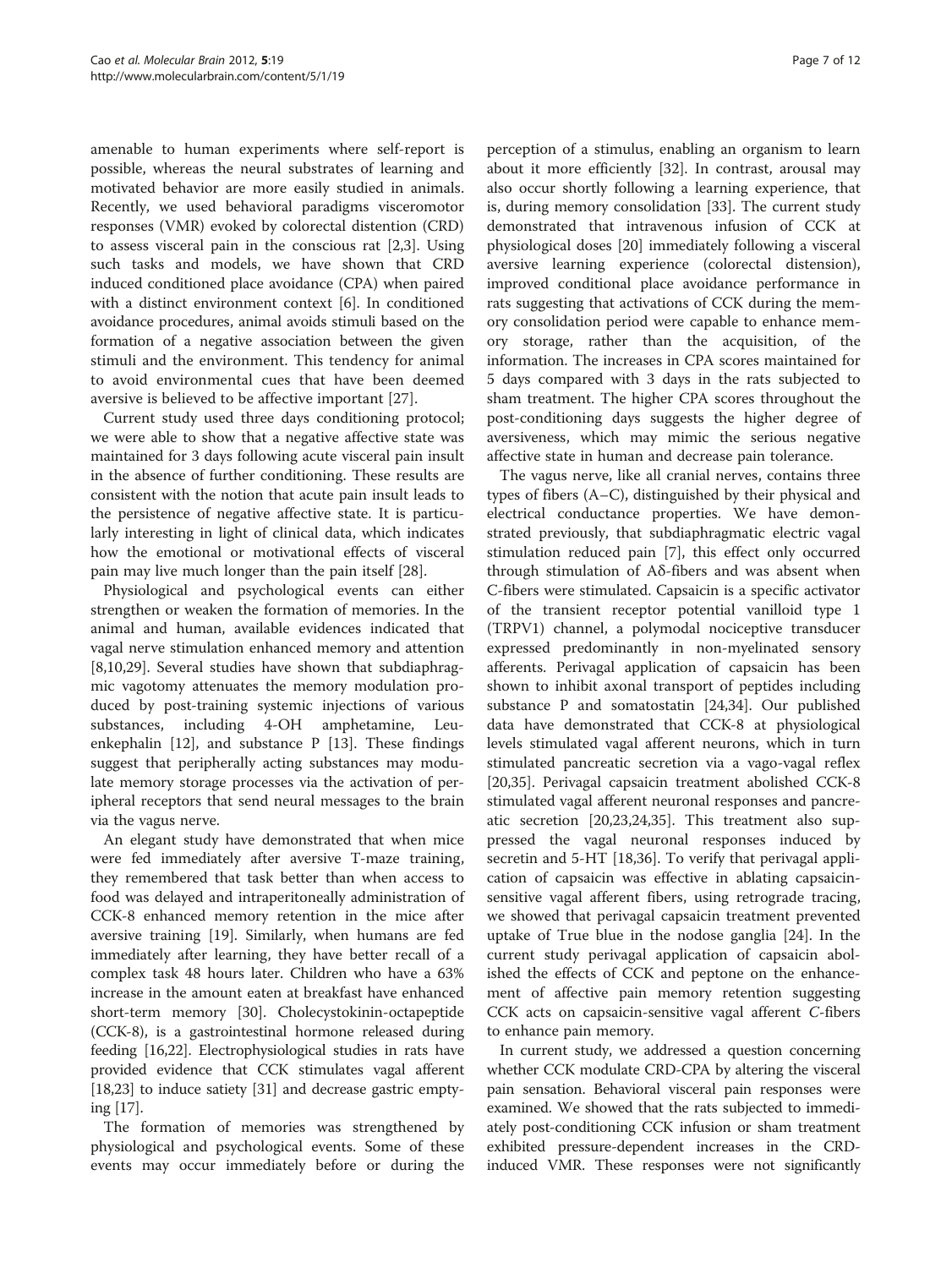changed after CCK administration suggesting CCK had no effects on the CRD-induced pain responses. Therefore, it is highly unlikely that the enhanced retention of CPA performance observed following CCK was due to alteration of the visceral pain sensitivity.

The findings of this study raise the question as to what physiological stimuli activate the vagal afferents that produce this modulation of visceral pain affection. To clarify if endogenously released CCK produce similar effects we performed study of intra-duodenal perfusion of peptone. In the rat, protein is the major dietary intestinal stimulus for CCK release. We have characterized that the release of CCK into the circulation is mediated by a "CCK-releasing peptide" secreted into the intestine of the rat [[22\]](#page-10-0). We showed in this study that intraduodenal infusion of peptone during conditioning training enhanced the pain memory retention. The effects were similar to the effects of exogenous CCK administration, and were abolished by CR-1409 suggesting postprandial released CCK played a role in modulating pain affective memory.

The anterior cingulated cortex (ACC) is a major cortical component of the limbic loop system, and its functional relationship to emotional and motivational responses have been well described [\[5\]](#page-10-0). Performing single ACC neuronal activities in response to colorectal distension (CRD) our previous works have identified CRD-responsive neurons in the ACC and showed that persistence of a heightened visceral afferent nociceptive input to the ACC induced ACC sensitization [\[26\]](#page-10-0). Moreover, recent studies demonstrated that neurons in the pACC are necessary for the "aversiveness" of visceral nociceptor stimulation [[6\]](#page-10-0). Since ACC activation is critical for the memory processing involved in long-term visceral negative affective state, it is important to clarify whether ACC is involved in the CCK-induced enhancement of pain aversive memory. In the present study, to determine if CCK enable to modulate ACC neuronal activities we performed electrophysiological recording of single ACC neuron in in vivo. We confirmed our previous reports that rostral ACC neurons were activated by CRD pressure-dependently. However, administration of CCK did not change the basal ACC neuronal firings. Simultaneously infusion of CCK during colorectal distension (CRD) had no effects on CRD-induced ACC neuronal responses. Thus, CCK enhances the visceral pain affective memory retention; this process appears not to be mediated by alteration of ACC neuronal responses to visceral noxious stimuli.

The most robust activation detected by fMRI following vagus nerve stimulation was seen in the thalami and insular cortices suggesting that these areas may play a role in modulating cerebral cortical activity [\[37](#page-11-0)]. Currently, the mechanisms and neuronal circuitry responsible for

mediating CCK-induced enhancement of visceral pain related aversiveness memory are unclear. The pain is likely to be reflected in a matrix of neuronal structures rather than in a fixed pain center. A 'neuromatrix' incorporating, for example, the ACC and the prefrontal and insula cortices, amygdala and hippocampus may be involved in the processing of pain memory without any single region unto itself being necessary and sufficient for the pain experience [\[38](#page-11-0)].

Our studies support the theory of the ongoing nature visceral pain-induced affective disorder observed in the clinic, such as the irritable bowel syndrome (IBS). Altered vagal function in patients with IBS has been reported. Findings in the current study, that feeding facilities visceral pain-related affective memory, underscores the importance of memory in visceral pain perception [\[3,28](#page-10-0)].

# Conclusions

Vagal afferent modulates negative affective aspects of visceral pain. At physiological condition CCK activating vagal afferent C fibers enhances visceral pain-related affective processing and memory. Thus, in a number of gastrointestinal disorders, such as IBS, gastrointestinal nutrient content may contribute to painful visceral perception by enhancing visceral aversive memory via released hormones, which act on vagal afferent pathway.

# **Methods**

#### Ethical approval

All experimental protocols procedures were approved by the City University Committee on Use and Care of Animals, and the Department of Health Hong Kong. All chemicals were purchased from Sigma-Aldrich (St Louis, MO). Experiments were performed on adult male Sprague–Dawley rats (250–300 g). For surgical preparations, rats were anesthetized with a mixture of xylazine and ketamine according to the protocol described in our previous publication.

#### Conditioned place avoidance (CPA)

Place conditioning apparatus consisted of three wooden compartments. One conditioning compartment had horizontal stripes on the walls and an odor of 1.0% acetic acid, whereas the other had vertical stripes and standardized cinnamon scent associated with it. Walls of uniform color characterized and no distinctive odor characterized the neutral compartment. The experimental process consists of three distinct sessions: a pre-conditioning session (days 1), conditioning session (day 2–4), and post-conditioning session (e.g., test days, 1, 3, 5 and 7 days after conditioning day) as we described previously [\[6](#page-10-0)]. On the first day, rats were individually placed in the neutral compartment and were allowed to explore the two conditioning compartments.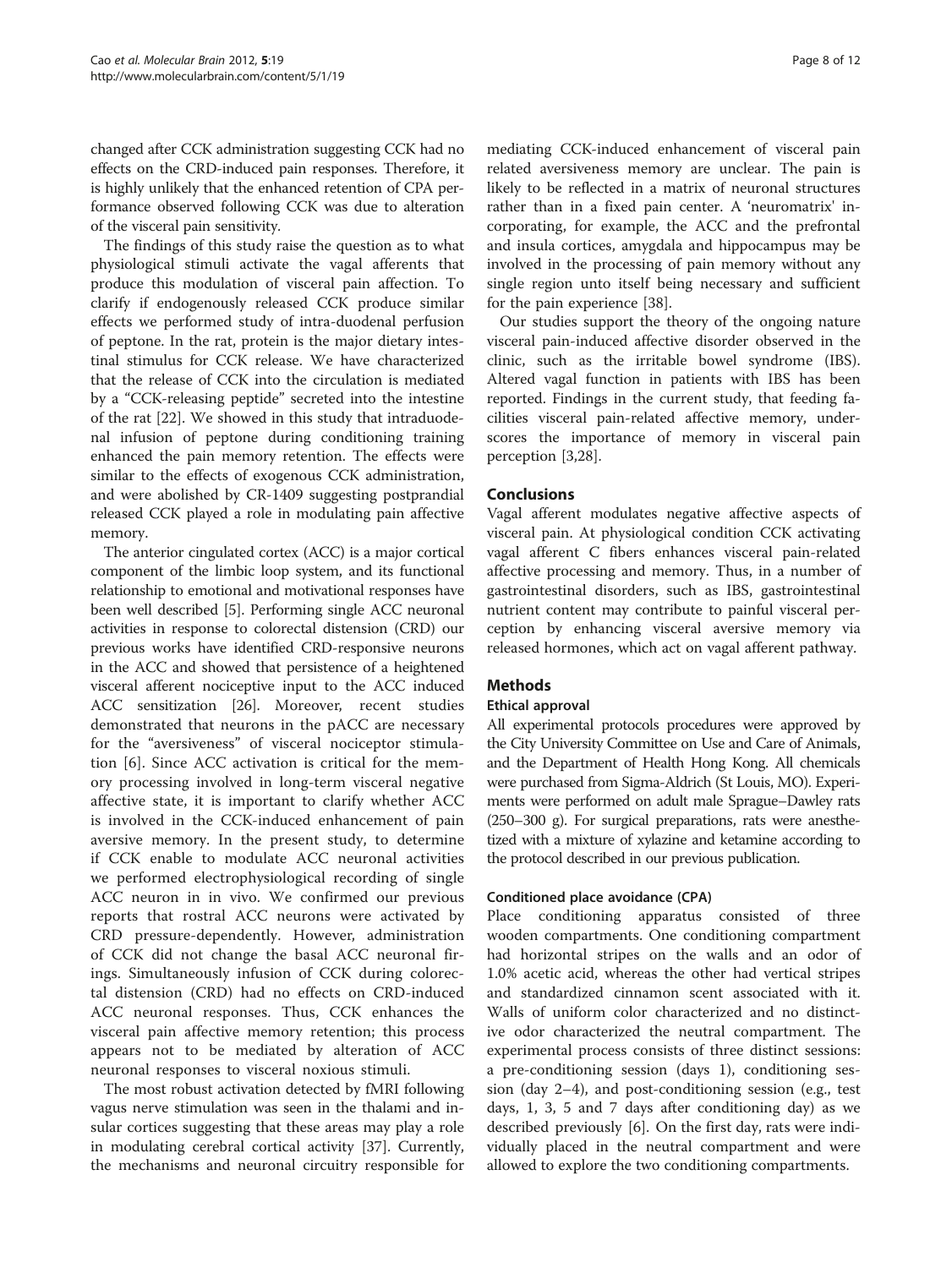#### Pre-conditioning day (day 1)

On day 1, the entrance connected to each compartment was opened. Rat was allowed to move freely throughout the entire apparatus (i.e., all three compartments) for 20 min. The times spent by the rat in each compartment were recorded. Animal spending more than an 80% (time spent  $>16$  min) or less than 20% (time spent  $< 4$ min) of the total time in a chamber were eliminated from further testing (approximately 15% of total animal).

# Conditioning days (days 2–4)

The conditioning phase of all experiments consisted of 3 days. In the morning, rats received nothing, and were randomly confined with one of the compartment for 45 min. In the afternoon, rats received treatment being paired with CRD 40 mm Hg or CRD 0 mm Hg in the other conditioning compartment for 45 min. A polyethylene tube (i.d., 1.67 mm) attached to a balloon (length, 40 cm) lightly coated with a surgical lubricant was placed in the colon and secured to the base of the tail. Colorectal distension (40 mm Hg) was produced by rapidly injecting saline into the colonic balloon over 1 second and maintaining the distension for 30 seconds with 3-min interval, and repeated five times. The 0 mm Hg CRD was served as sham treatment.

In separate groups of rats the effects of s.c. injection of U69,593 (a ĸ-opiofid receptor agonist) or s.c. vehicle were paired with a distinct compartment in a place conditioning apparatus.

# Post-conditioning days (1, 3, 5 and 7 days after conditioning day, test days)

The same trial was performed as pre-conditioning session (day 1). Each rat was allowed to move freely throughout the three compartments for 20 min with no aversive stimulus (CRD) presented. The time spent in each compartment was recorded.

# Intravenous infusion of CCK-8

After rats were anesthetized with xylazine and ketamine (13 and 87 mg/kg body wt, respectively), a 2-cm-long heck incision was made, a polyethylene catheter (PE-10; Clay-Adams PE 10,, Becton Dickinson, Sparks, MD) was inserted into the external jugular vein and routed through subcutaneously to the back of the neck for IV infusion using a syringe-driven pump. The rats were allowed to recover; the CCK studies were performed 5 days after surgery. In our previous works we have clarified that intravenous infusion of CCK-8 at dose of 40 pmol/kg/h produced plasma CCK concentration mimic the postprandial plasma CCK levels [\[20](#page-10-0)]. Therefore, in the present studies, in a group of rats, CCK-8 (40 pmol/ kg/h) was infused for 15 minutes (a 250 g rat received a

dose of around 2.5 pmol of CCK-8) immediately following conditioning training. The CPA studies were conducted as described above.

#### Intra-duodenal perfusion of 5% peptone

After rats were anesthetized with xylazine and ketamine, through a midline incision, a polyethylene cannula (Clay-Adams PE-50) was placed into the duodenum slightly above the sphincter of Oddi, and routed through the abdominal wall and subcutaneously to the back of the neck for intra-duodenal perfusion. The rats were allowed to recover; studies were performed 5 days after surgery. Immediately following conditioning training, rats received an intra-duodenal perfusion of 3 ml phosphate-buffered saline or 3 ml 5% peptone (mol wt<1000, pH 6.0, osmolality 300 mOsm/liter) for 15 min using a syringe-driven pump. The 5% peptone test solution was prepared by ultrafiltration using an Amicon membrane (YM1) and the filtrate which only contained peptides with mol wt <1000 was used as a test solution. Luminal perfusion peptone has been shown to release CCK by stimulates CCK-releasing peptide secretion [[16,](#page-10-0)[35\]](#page-11-0).

# Perivagal application of capsaicin

To investigate the role of vagal afferent pathway in the mediation of CCK's action, we examined the effects of perivagal application of capsaicin as we described previously [[20,23,24\]](#page-10-0). Before surgery, atropine (0.5 mg/kg ip) was administered to reduce the acute effects of capsaicin on the cardiovascular and respiratory system. After rats were anesthetized with xylazine and ketamine, a 3-cmlong midline laparotomy incision was made through the abdominal wall. The esophagus and the abdominal vagal trunks were exposed and a piece of parafilm lamina was placed beneath them to minimize the spread of capsaicin to surrounding tissues. A cotton pledget soaked in capsaicin solution (1mg of capsaicin dissolved in 1ml of vehicle (10% Tween 80 in olive oil)) was placed around the esophagus for 30min. Capsaicin drops (0.1 ml per rat) were applied every 5 min to keep the cotton moist. The surgical procedure for the control animals was identical except that only the vehicle for capsaicin (10% Tween 80 in olive oil) was perivagally applied. The area was then thoroughly rinsed with saline and dried with sterile swabs, and stitching was performed to help to close the wounds. The CRD-CPA studies combined with administration of CCK were performed 5 days after perivagal application of capsaicin. Rats were checked for normal eye wiping movement, which indicates that of perivagal application of capsaicin has no systemic effect. To demonstrate that perivagal application of capsaicin was effective in ablating capsaicin sensitive vagal afferent fibers, in our previous studies [\[24](#page-10-0)], we performed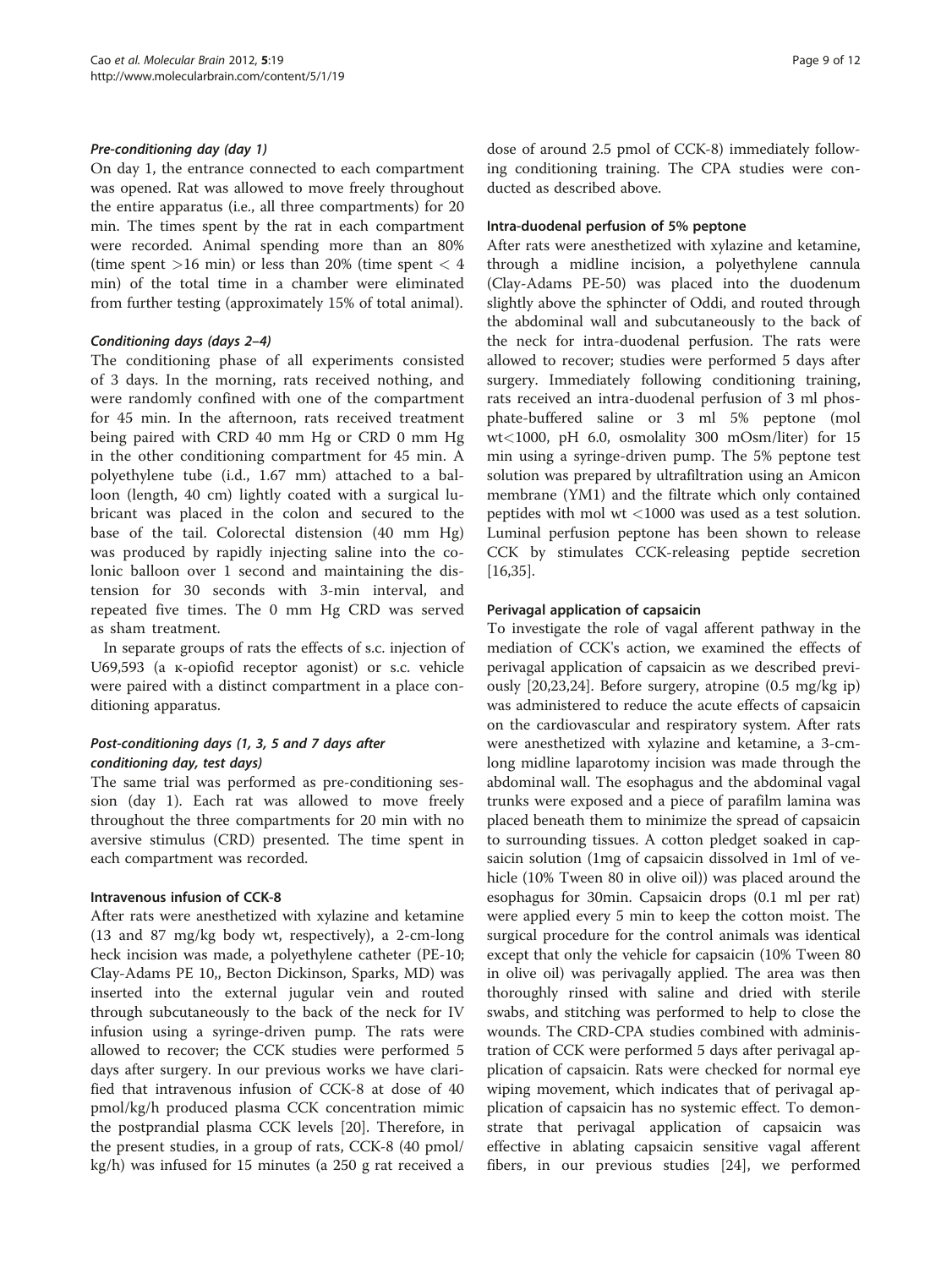retrograde tracing studies. An aqueous suspension of fluorescent dye, True blue was injected into the anterior wall of the stomach. Animals were killed 6 days after injection for localization of the fluorescent dye. The nodose ganglia were surgically removed; substance P immunohistochemistry studies were performed for the localization of substance P. We have shown that most of the dye was found in vagal afferent neurons containing substance P immunoreactivity. In the rats treated with perivagal capsaicin, there were no True blue-labeled cells in the nodose ganglia [[24\]](#page-10-0), which suggest that capsaicin treatment in this study was effective in ablating vagal sensory afferent function. Further, our previous electrophysiological studies have demonstrated that this treatment completely abolished the CCK [[23,24](#page-10-0)], secretin-, and serotonin-elicited [\[18](#page-10-0),[36\]](#page-11-0) vagal afferent neuronal response at physiological concentrations. Perivagal application of capsaicin also suppressed pancreatic secretion responses induced by CCK [\[20,24](#page-10-0)].

# Effects of CCK-A-receptor antagonist CR-1409

A polyethylene catheter (PE-10) was inserted into the external jugular vein as described above. It has been shown that in the anesthetized rat, the peptide antagonist CR-1409 abolished cerulein-stimulated pancreatic secretion in a dose-dependent manner. At a dose of 10 mg/kg, CR-1409 abolished pancreatic response to a near-maximum dose of cerulein [\[39](#page-11-0)], and blocked the vagal afferent responses to endogenous CCK stimulation [[23\]](#page-10-0). In current studies, we examined the effects of the CCK-A-receptor antagonist CR-1409 (10 mg/kg intravenous bolus injection, dissolved in 0.005 N NaOH). CR-1409 was injected before administration of CCK-8 or luminal perfusion of peptone.

# Electrophysiological recording of ACC neurons

Detailed recording procedures have been described in our previous publications [\[4,26](#page-10-0)]. Briefly, anesthetized rat was place in a stereotaxic frame, an crania opening was made 1.0–5.0 mm anterior to bregma and 0.1–2.0 mm lateral to midline to record neurons in the ACC. Glass microelectrodes with tip diameters of 0.08 μm and 20–40 MΩ impedance were filled with neurobiotin and lowered into the rostral ACC by a micromanipulator (coordinates: 1.5–3.8 mm anterior to bregma, 0.3–1.0 mm lateral to midline, 1.5–3.5 mm ventral to brain surface). The rostral ACC, as defined by Vogt and Peters [\[5](#page-10-0)], is the area corresponding to perigenual Brodmann area 24b, portions of perigenual 24a, and caudodorsal area 32. After penetrating the surface of the cortex, the recording electrode was advanced until the spontaneous activity of a single unit could be accurately discriminated from the background neuronal noise. The signals were amplified by a high-input impedance preamplifier, displayed, and stored on a personal computer.

# ACC neuronal activity in response to CRD

ACC neuronal spontaneous discharge was monitored for 2 min to confirm the stability of the basal firing frequency. The basal firing rate was assessed over 30 s to quantify the resting discharge in both control group and the rats infused with CCK-8. Every neuron isolated on the basis of spontaneous activity was studied to determine its response to CRD. The 50 mmHg CRD was produced by rapidly injecting saline into the balloon over 1 s and maintaining the distension for 30 s. A neuron was deemed responsive to CRD if its spike firing rate increased or decreased at least 10% from its pre-distension baseline activity. Neuronal discharge rates were measured 30 s before, 30 s during, and 120 s after CRD, with 5-min intervals in between, and evaluated on a time histogram (5-s bin width). In the control group, neurons responding to 50 mmHg CRD were tested twice to make sure the responses were consistent and repeatable [\[26](#page-10-0)]. In CCK-8 treatment group, after characterizing the CRD-excited ACC neurons, steady-state basal activity was recorded; then, each neuron was further tested in response to CRD with simultaneously infusion of saline and CCK-8, respectively.

# Labeling and histological identification of recording sites: Juxtacellular injection

On completion of the experiment, recorded neurons were labeled by injecting them with neurobiotin by the technique of juxtacellular iontophoresis as we described previously [\[26](#page-10-0)].

# Visceromotor response (VMR) to colorectal distension (CRD)

To clarify whether administration of CCK-8 or intraduodenal perfusion of peptone alters the visceral pain responses we measure visceral pain in animals based on brainstem reflexes, which have been described as "pseudoaffective" responses [[25\]](#page-10-0). Details of this protocol were described in our previous publications [\[2,3,7](#page-10-0)]. Briefly, teflon-coated, 32-gauge stainless steel wires were implanted into the external oblique pelvic muscles to monitor the number of abdominal muscle contractions. 5 days after surgery graded-pressure CRD (0–20–40–60 mm Hg) was produced by rapidly injecting saline into the colonic balloon over 1 second and maintaining the distention for 20 seconds to establish stimulus response curves. The results of electromyography were quantified by calculating the area under the curve (AUC), which is the sum of all recorded data points multiplied by the sample interval (in seconds) after baseline subtraction.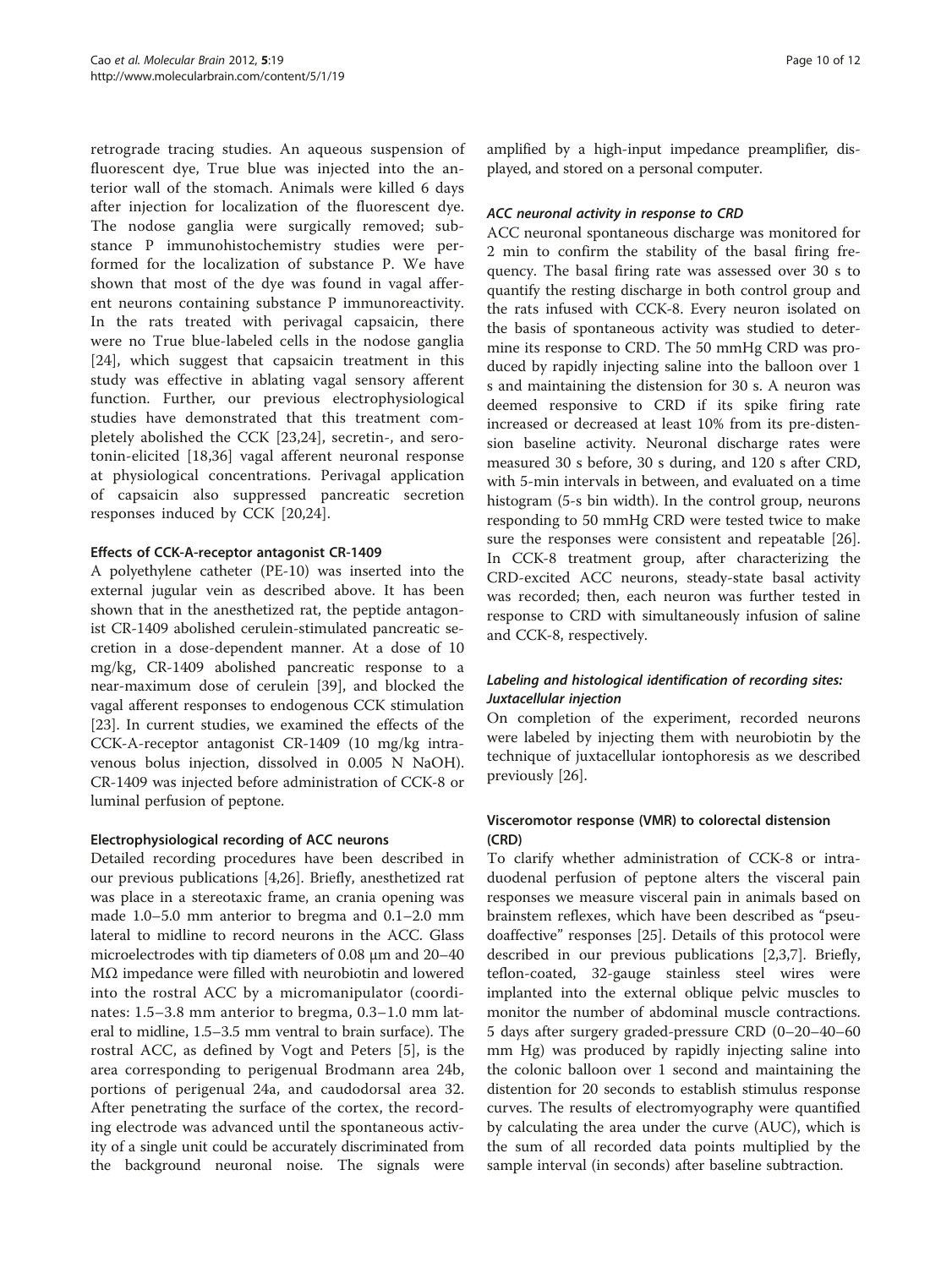#### <span id="page-10-0"></span>Statistical analyses

Statistical comparisons of the CPA data and VMR data among different treatment groups were made using twoway repeated-measures ANOVA followed by multiple comparisons adjusted by the Bonferroni test. For ACC neuronal firing, single neuronal responses were examined using Datapac 2000 (RUN Technologies, Mission Viejo, CA, USA). The prestimulus discharge frequency was assessed for 30s to quantify the resting discharge. The discharge frequency during CRD was also measured for 30s. The mean and standard deviation of ACC neuronal firing during the 30-s control period was compared with the activity after CRD. Data of spontaneous firing and firing rate to 50 mmHg CRD with saline and CCK-8 infusion were evaluated using Student's t-test. Results were expressed as means ± SE. P < 0.05 was considered statistically significant.

#### Abbreviations

ACC: Anterior cingulate cortex; AUC: Area under the curve; CCK: Cholecystokinin-octapeptide; CCK-RP: Cholecystokinin-octapeptide releasing peptide; CRD: Colorectal distention; CPA: Conditioned place avoidance; EA: Egg albumin; pACC: Perigenual; ACC: PrL, pre-limbic cortex; VH: Viscerally hypersensitive; VMR: Visceromotor response; VNS: Vagal nerve stimulation.

#### Competing interests

The authors declare that they have no competing interests.

#### Acknowledgements

This study was supported by the Research Grants Council Hong Kong (160810, 160811 to YL), the National Science Foundation of China (81170353 to YL); the City University of Hong Kong Grant 9380053; and Neuroscience Research Infrastructure Grant 9610211 to YL.

#### Author details

<sup>1</sup>Neuroscience Laboratory, Department of Biology and Chemistry, City University of Hong Kong, Tat Chee AvenueKowloon, Hong Kong, China. <sup>2</sup> Department of Gastroenterology, Shanghai Institute of Digestive Diseases, Renji Hospital, Shanghai Jiaotong University, School of Medicine, 145 Middle Shandong Road, Shanghai, 200001, China.

#### Authors' contributions

BC: electrophysiology study of ACC neuronal activity, technical support supervision; analysis and interpretation of data; XZ: animal surgery, VMR, interpretation of data and manuscript preparation; NY: conditioned place avoidance study, antagonist study; SC: perivagal application of capsaicin; YL: study concept, design, and supervision; analysis and interpretation of data, obtain funding and wrote the manuscript. All authors read and approved the final manuscript.

#### Received: 24 February 2012 Accepted: 9 June 2012 Published: 9 June 2012

#### References

- Price DD: Psychological and neural mechanisms of the affective dimension of pain. Science 2000, 288:1769–1772. (New York, NY.
- 2. Cao Z, Wu X, Chen S, Fan J, Zhang R, Owyang C, Li Y: Anterior cingulate cortex modulates visceral pain as measured by visceromotor responses in viscerally hypersensitive rats. Gastroenterology 2008, 134:535–543.
- Fan J, Wu X, Cao Z, Chen S, Owyang C, Li Y: Up-regulation of anterior cingulate cortex NR2B receptors contributes to visceral pain responses in rats. Gastroenterology 2009, 136:1732–1740.
- 4. Wu X, Gao J, Yan J, Fan J, Owyang C, Li Y: Role for NMDA receptors in visceral nociceptive transmission in the anterior cingulate cortex of

viscerally hypersensitive rats. Am J Physiol Gastrointest Liver Physiol 2008, 294:G918–G927.

- 5. Vogt BA, Robert WS: Anterior cingulate cortex and medial pain system. Berlin: Boston Basel; 1993.
- 6. Yan N, Cao B, Xu J, Hao C, Zhang X, Li Y: Glutamatergic activation of anterior cingulate cortex mediates the affective component of visceral pain memory in rats. Neurobiol Learn Mem 2012, 97:156-164.
- 7. Chen SL, Wu XY, Cao ZJ, Fan J, Wang M, Owyang C, Li Y: Subdiaphragmatic vagal afferent nerves modulate visceral pain. Am J Physiol 2008, 294:G1441–G1449.
- 8. Clark KB, Krahl SE, Smith DC, Jensen RA: Post-training unilateral vagal stimulation enhances retention performance in the rat. Neurobiol Learn Mem 1995, 63:213–216.
- Sackeim HA, Keilp JG, Rush AJ, George MS, Marangell LB, Dormer JS, Burt T, Lisanby SH, Husain M, Cullum CM, et al: The effects of vagus nerve stimulation on cognitive performance in patients with treatment-resistant depression. Neuropsychiatry Neuropsychol Behav Neurol 2001, 14:53-62.
- 10. Clark KB, Naritoku DK, Smith DC, Browning RA, Jensen RA: Enhanced recognition memory following vagus nerve stimulation in human subjects. Nat Neurosci 1999, 2:94–98.
- 11. de Wied D: Neuropeptides in learning and memory processes. Behav Brain Res 1997, 83:83–90.
- 12. Williams CL, Jensen RA: Vagal afferents: A possible mechanism for the modulation of memory by peripherally acting agents. Toronto: Hogrefe & Huber; 1991.
- 13. Nogueira PJ, Tomaz C, Williams CL: Contribution of the vagus nerve in mediating the memory-facilitating effects of substance P. Behav Brain Res 1994, 62:165–169.
- 14. Li Y: Sensory signal transduction in the vagal primary afferent neurons. Curr Med Chem 2007, 14:2554–2563.
- 15. Li Y, Hao Y, Owyang C: Evidence for autoregulation of cholecystokinin secretion during diversion of bile pancreatic juice in rats. Gastroenterology 1995, 109:231–238.
- 16. Li Y, Owyang C: Peptone stimulates CCK-releasing peptide secretion by activating intestinal submucosal cholinergic neurons. J Clin Invest 1996, 97:1463–1470.
- 17. Raybould HE, Tache Y: Cholecystokinin inhibits gastric motility and emptying via a capsaicin-sensitive vagal pathway in rats. Am J Physiol 1988, 255:G242–G246.
- 18. Li Y, Wu XY, Owyang C: Serotonin and cholecystokinin synergistically stimulate rat vagal primary afferent neurones. J Physiol 2004, 559:651–662.
- 19. Flood JF, Smith GE, Morley JE: Modulation of memory processing by cholecystokinin: dependence on the vagus nerve. Science (New York) 1987, 236:832–834.
- 20. Li Y, Owyang C: Vagal afferent pathway mediates physiological action of cholecystokinin on pancreatic enzyme secretion. J Clin Invest 1993, 92:418–424.
- 21. Shippenberg TS, Bals-Kubik R, Herz A: Examination of the neurochemical substrates mediating the motivational effects of opioids: role of the mesolimbic dopamine system and D-1 vs. D-2 dopamine receptors. J Pharmacol Exp Ther 1993, 265:53–59.
- 22. Li Y, Hao Y, Owyang C: Diazepam-binding inhibitor mediates feedback regulation of pancreatic secretion and postprandial release of cholecystokinin. J Clin Invest 2000, 105:351–359.
- 23. Li Y, Zhu J, Owyang C: Electrical physiological evidence for highand lowaffinity vagal CCK-A receptors. Am J Physiol 1999, 277:G469–G477.
- 24. Li Y, Hao Y, Owyang C: High-affinity CCK-A receptors on the vagus nerve mediate CCK-stimulated pancreatic secretion in rats. Am J Physiol 1997, 273:G679–G685.
- 25. Ness TJ, Gebhart GF: Visceral pain: A review of experimental studies. Pain 1990, 41:167–234.
- 26. Gao J, Wu X, Owyang C, Li Y: Enhanced responses of the anterior cingulate cortex neurones to colonic distension in viscerally hypersensitive rats. J Physiol 2006, 570:169-183.
- 27. Bevins RA, Besheer J: Novelty reward as a measure of anhedonia. Neurosci Biobehav Rev 2005, 29:707–714.
- 28. Mertz H, Naliboff B, Munakata J, Niazi N, Mayer EA: Altered rectal perception is a biological marker of patients with irritable bowel syndrome. Gastroenterology 1995, 109:40-52.
- 29. Hansen AL, Johnsen BH, Thayer JF: Vagal influence on working memory and attention. Int J Psychophysiol 2003, 48(3):263-274.